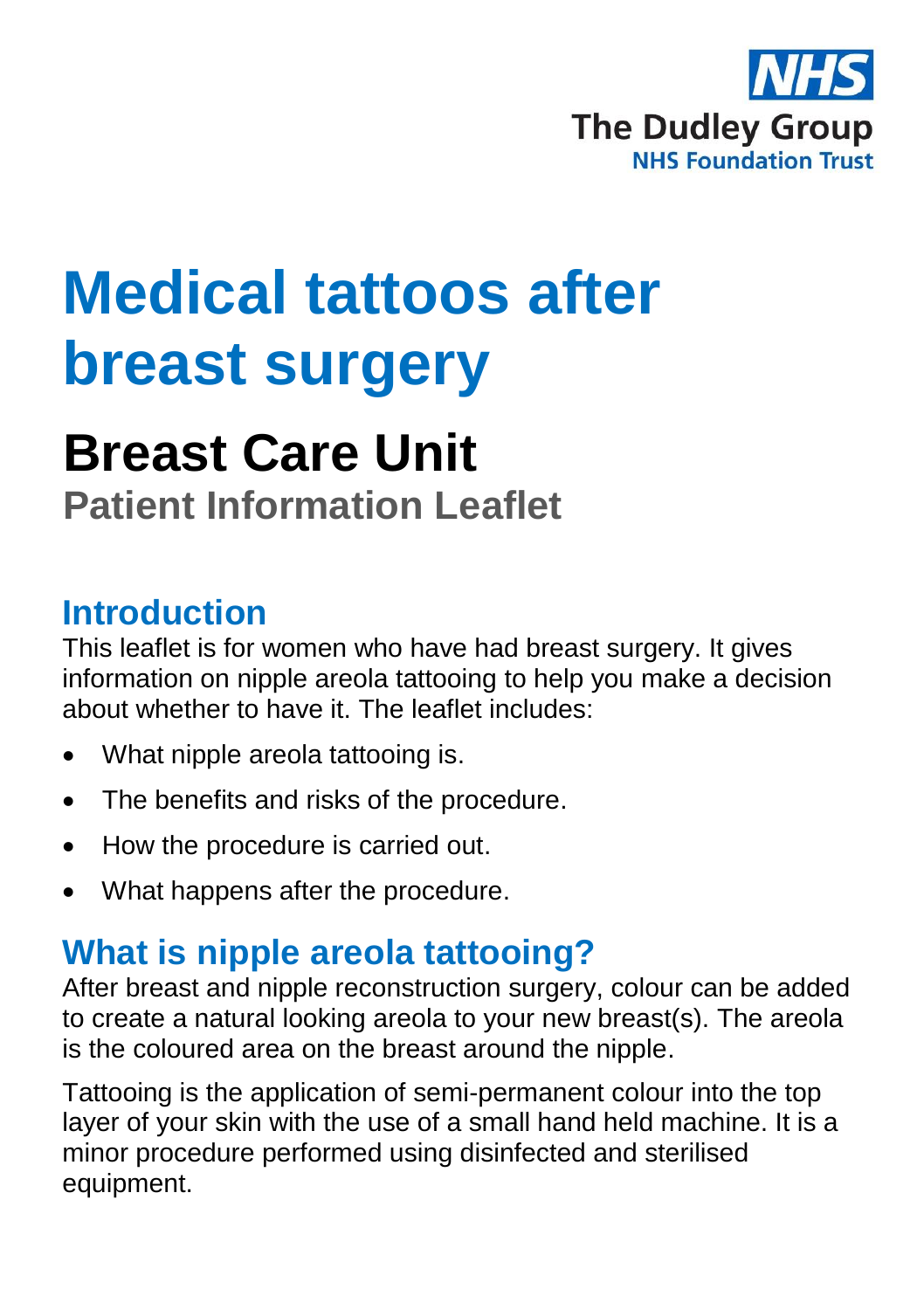#### **What are the benefits?**

It helps to create a more realistic-looking nipple/areola after breast reconstruction.

The aim is to improve the cosmetic appearance of the breast by creating as closely as possible a nipple/areola colour that matches the existing nipple, if present. This may have a positive effect on improving body image and boosting self-esteem.

#### **What are the risks?**

All procedures carry some risks and it is important that we make you aware of these. For this procedure the risks include:

- Occasionally, minor infection can be a problem; therefore, your nurse will discuss ways of minimising the chance of this happening.
- Scarring.
- Uneven colour.
- Fading of colour.
- Slight skin irritation or allergy to the colour used. If you have any known allergies, please tell your nurse before you have the procedure.

### **Who will perform this procedure?**

It will be carried out by a fully trained, medically approved and assessed member of the breast care nursing team:

Mrs Lynn Park-Davies

#### **Will it hurt?**

It should not hurt as we will numb the area first using a local anaesthetic cream.

### **How long will the procedure take?**

You will need to be in the department for three to four hours although the actual procedure takes 30 to 45 minutes. This is because of preparation time needed for the anaesthetic cream to take effect.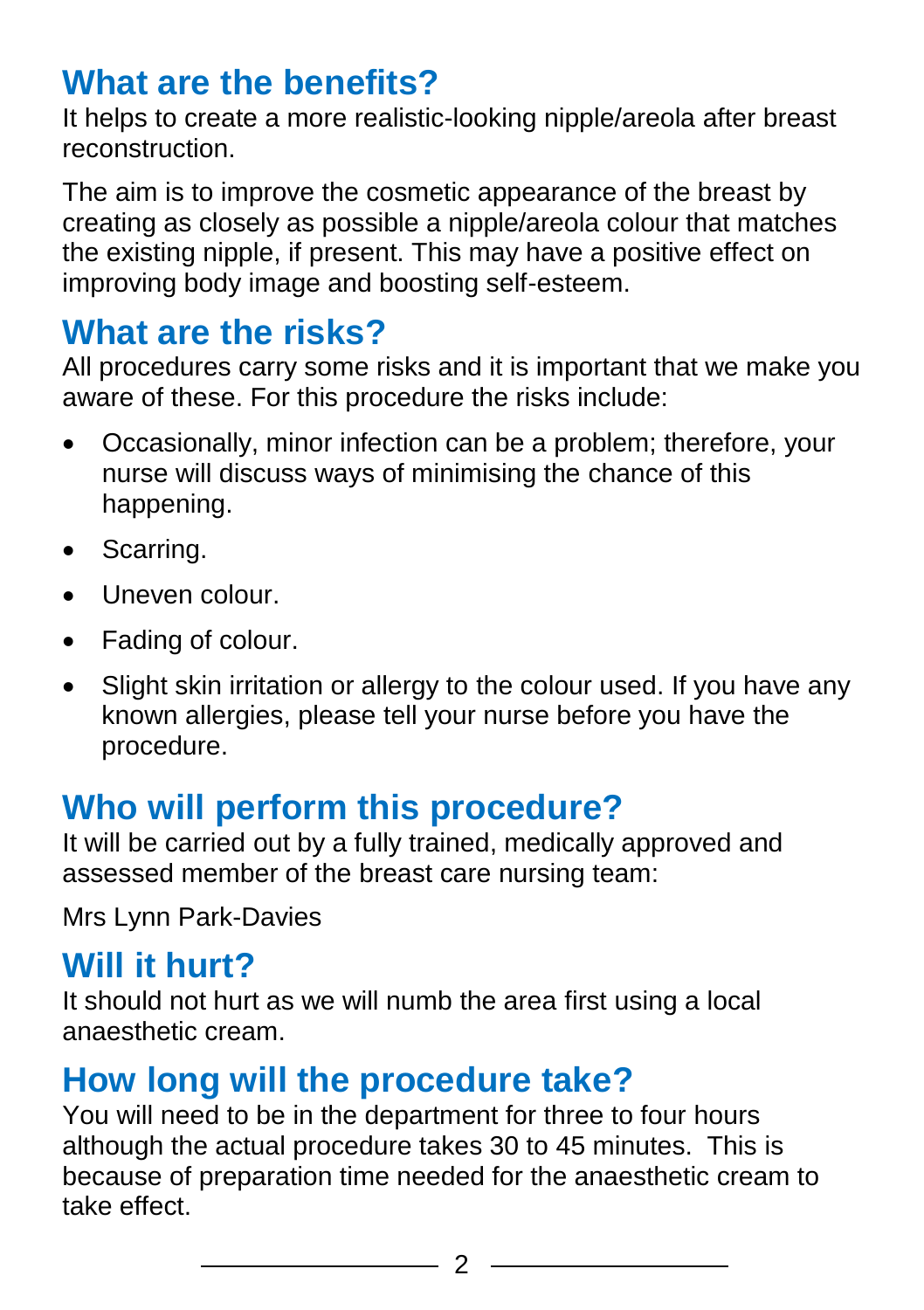#### **What happens after the tattooing?**

We will send you an appointment about seven weeks after the procedure to check and discuss your tattoo. Please be aware that more than one procedure is sometimes required to achieve a satisfactory result.

### **Will tattooing puncture my breast implant?**

No. When tattooing is done, it is only the top later of your skin that is involved. Your breast implant is protected under the deeper layers of your skin.

#### **Will the tattoo be a perfect match?**

Whilst every effort is made to match the tattoo to your original skin colour, certain circumstances may cause the original skin tone to change, for example, temperature and emotion. Therefore, it is difficult to achieve a perfect match. If necessary, we can arrange more tattooing to adjust the tone at a later date.

#### **How long will the colour last?**

Initially, the tattoo will be very bright but this will soon fade and after four to six weeks, the colour will be stable. The colour will never 'rub off' but it does fade over time because of the skin's natural regeneration (when old skin cells are replaced by new ones).